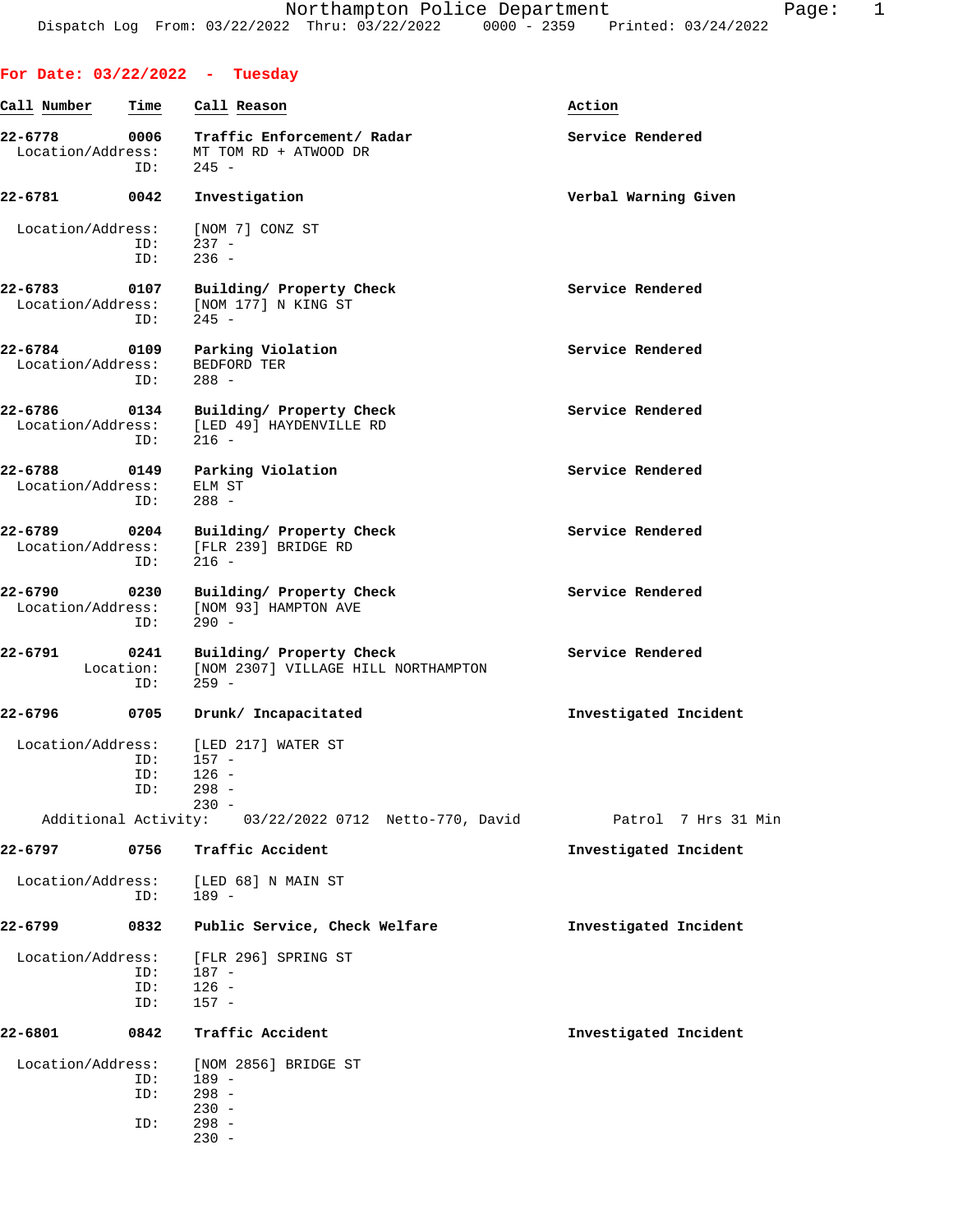|                              |                             | Northampton Police Department<br>Dispatch Log From: 03/22/2022 Thru: 03/22/2022 0000 - 2359 Printed: 03/24/2022 | 2<br>Page:                    |
|------------------------------|-----------------------------|-----------------------------------------------------------------------------------------------------------------|-------------------------------|
|                              | Refer To Accident:          | $22 - 109 - AC$                                                                                                 |                               |
| 22-6802                      | 0845                        | Motor Vehicle Stop                                                                                              | Verbal Warning Given          |
| Location/Address:            | ID:                         | PLEASANT ST<br>$298 -$<br>$230 -$                                                                               |                               |
| 22-6805                      | 0904                        | Motor Vehicle Stop                                                                                              | Cite/ Warning Issued/ Traffic |
|                              | Vicinity of:<br>ID:         | [NOM 940] WEST ST<br>$298 -$<br>$230 -$                                                                         |                               |
| 22-6806                      | 0910                        | DISABLED MV                                                                                                     | Area Search Negative          |
| Location/Address:            | ID:                         | [FLR 142] MAIN ST<br>187 -                                                                                      |                               |
| 22-6807                      | 0927<br>Vicinity of:<br>ID: | Traffic, Complaint/Hazard<br>[FLR] PARK HILL RD + GREENLEAF DR<br>$157 -$                                       | Service Rendered              |
| 22-6811                      | 1020                        | Motor Vehicle Stop                                                                                              | Cite/ Warning Issued/ Traffic |
| Location/Address:            | ID:                         | [NOM 277] KING ST<br>$298 -$<br>$230 -$                                                                         |                               |
| 22-6812<br>Location/Address: | 1039<br>ID:                 | Property, Lost/Found<br>[FLR] RYAN RD<br>$157 -$                                                                | Service Rendered              |
| 22-6813                      | 1043                        | Motor Vehicle Stop                                                                                              | Cite/ Warning Issued/ Traffic |
| Location/Address:            | ID:                         | PROSPECT ST<br>$298 -$<br>$230 -$                                                                               |                               |
| 22-6814                      | 1051                        | Traffic Accident                                                                                                | Investigated Incident         |
| Location/Address:            | ID:<br>ID:                  | MAIN ST + PLEASANT ST<br>189 -<br>$298 -$<br>$230 -$                                                            |                               |
|                              | Refer To Accident:          | $22 - 110 - AC$                                                                                                 |                               |
| 22-6818                      | 1137                        | Traffic, Complaint/Hazard                                                                                       | Investigated Incident         |
| Location/Address:            | ID:<br>ID:                  | [NOM 2856] BRIDGE ST<br>$189 -$<br>$298 -$<br>$230 -$                                                           |                               |
| 22-6820<br>Location/Address: | 1220<br>ID:                 | Theft/ Larceny<br>MAIN ST<br>$121 -$                                                                            | Report Done                   |
|                              | Refer To Incident:          | $22 - 530 - OF$                                                                                                 |                               |
| 22-6821                      | 1225                        | Motor Vehicle Stop                                                                                              | Cite/ Warning Issued/ Traffic |
| Vicinity of:                 | ID:                         | [NOM 2241] EASTHAMPTON RD<br>$298 -$<br>$230 -$                                                                 |                               |
| 22-6822                      | 1242                        | Suspicious/Wanted                                                                                               | Investigated Incident         |
| Location/Address:            |                             | [FLR] OAK ST                                                                                                    |                               |

**22-6825 1256 OUTSIDE FIRE (BRUSH/GRASS) Investigated by N F D**

ID: 187 -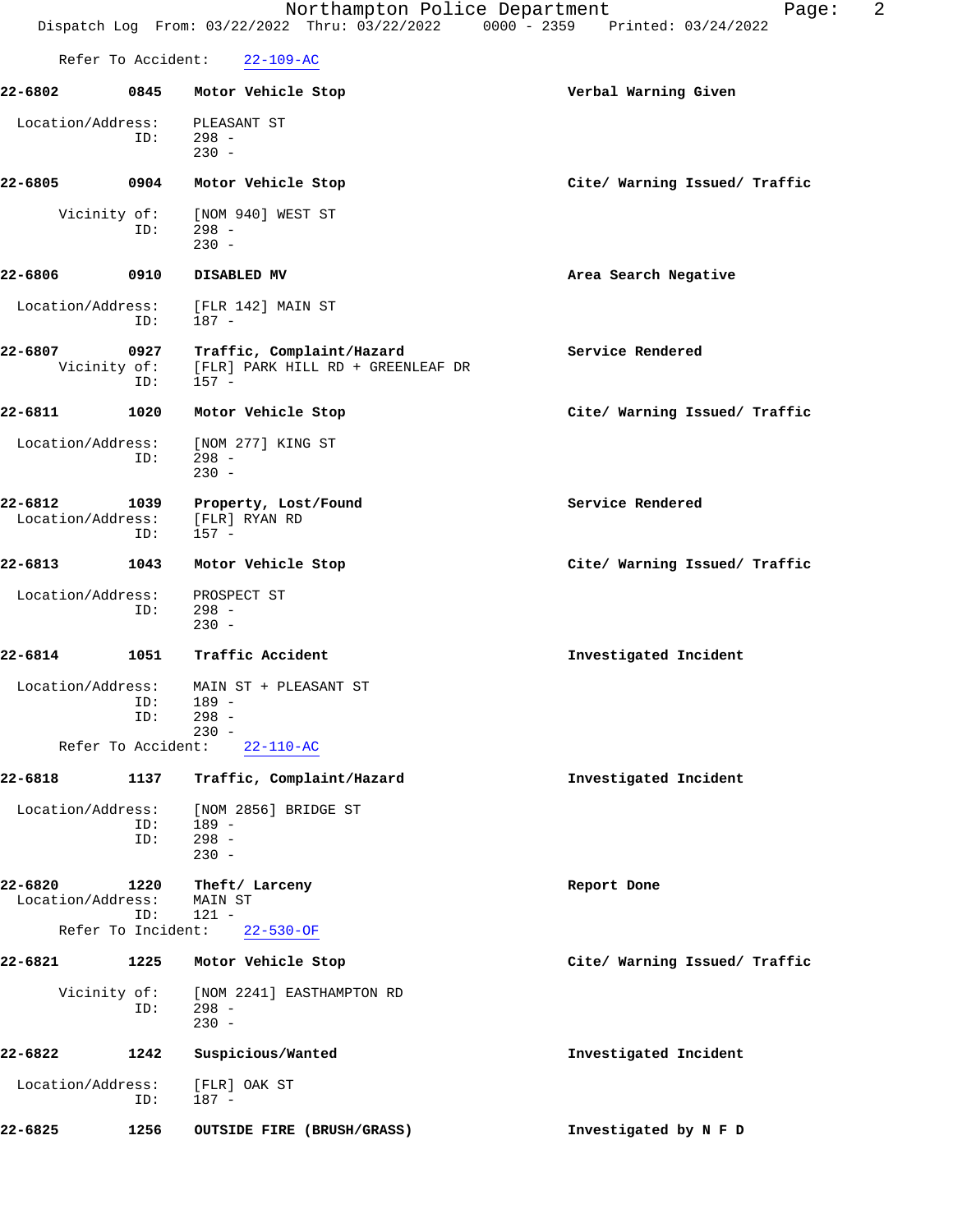|                              | ID:                                              | Vicinity of: KINGSLEY AVE<br>Fire Unit: E2-Pumper-Engine 2<br>$298 -$<br>$230 -$<br>$126 -$       |                               |
|------------------------------|--------------------------------------------------|---------------------------------------------------------------------------------------------------|-------------------------------|
| $22 - 6827$                  | ID:<br>1329                                      | Suspicious/Wanted                                                                                 | Investigated Incident         |
|                              |                                                  |                                                                                                   |                               |
| Location/Address:            | ID:                                              | VERNON ST<br>$157 -$                                                                              |                               |
| 22-6828                      | 1332                                             | Motor Vehicle Stop                                                                                | Cite/ Warning Issued/ Traffic |
| Location/Address:            | ID:                                              | [FLR] N MAPLE ST + HIGH ST<br>$126 -$                                                             |                               |
| 22-6829<br>Location/Address: | 1344<br>ID:                                      | Park and Walk<br>MAIN ST<br>$170 -$                                                               | Service Rendered              |
| 22-6832                      | 1454                                             | Animal<br>Location/Address: [NOM 2598] KING ST<br>$ID: 427 -$                                     | Service Rendered              |
| 22-6833<br>Location/Address: | 1503<br>ID:<br>ID:<br>ID:                        | Juvenile Problem<br>[NOM 85] JACKSON ST<br>$189 -$<br>$203 -$<br>187 -                            | Service Rendered              |
| 22-6834                      | ID:                                              | 1531 Park and Walk<br>Location/Address: [NOM 933] MAIN ST<br>297 -                                | Service Rendered              |
| 22-6838                      | 1618<br>Vicinity of:<br>ID:<br>ID:<br>ID:<br>ID: | <b>ASSIST OTHER AGENCY</b><br>N KING ST<br>$203 -$<br>189 -<br>$210 -$<br>$181 -$                 | Service Rendered              |
| 22-6840                      | ID:<br>ID:<br>ID:                                | 1628 Juvenile Problem<br>Location/Address: [FLR 1223] BURTS PIT RD<br>187 -<br>$297 -$<br>$297 -$ | Service Rendered              |
| 22-6842                      | 1638                                             | Traffic, Complaint/Hazard                                                                         | Investigated Incident         |
| Location/Address:            | ID:                                              | [NOM 2733] N KING ST<br>$120 -$                                                                   |                               |
| 22-6848<br>Location/Address: | 1808<br>ID:<br>ID:<br>ID:                        | Alarm/ Burglar/ Holdup Panic<br>[NOM 28] ELM ST<br>$203 -$<br>$187 -$<br>$189 -$                  | False Alarm/City              |
| 22-6849<br>Location/Address: | 1814<br>ID:                                      | Traffic Accident<br>KING ST + BRIGHT ST<br>$297 -$                                                | Report Done                   |
| 22-6851                      | Refer To Accident:<br>1849                       | $22 - 111 - AC$<br>Motor Vehicle Stop                                                             | Verbal Warning Given          |
| Location/Address:            |                                                  | [FLR] N MAIN ST                                                                                   |                               |
| 22-6852                      | ID:<br>1920                                      | $181 -$<br>Suspicious/Wanted                                                                      | Investigated Incident         |
|                              |                                                  |                                                                                                   |                               |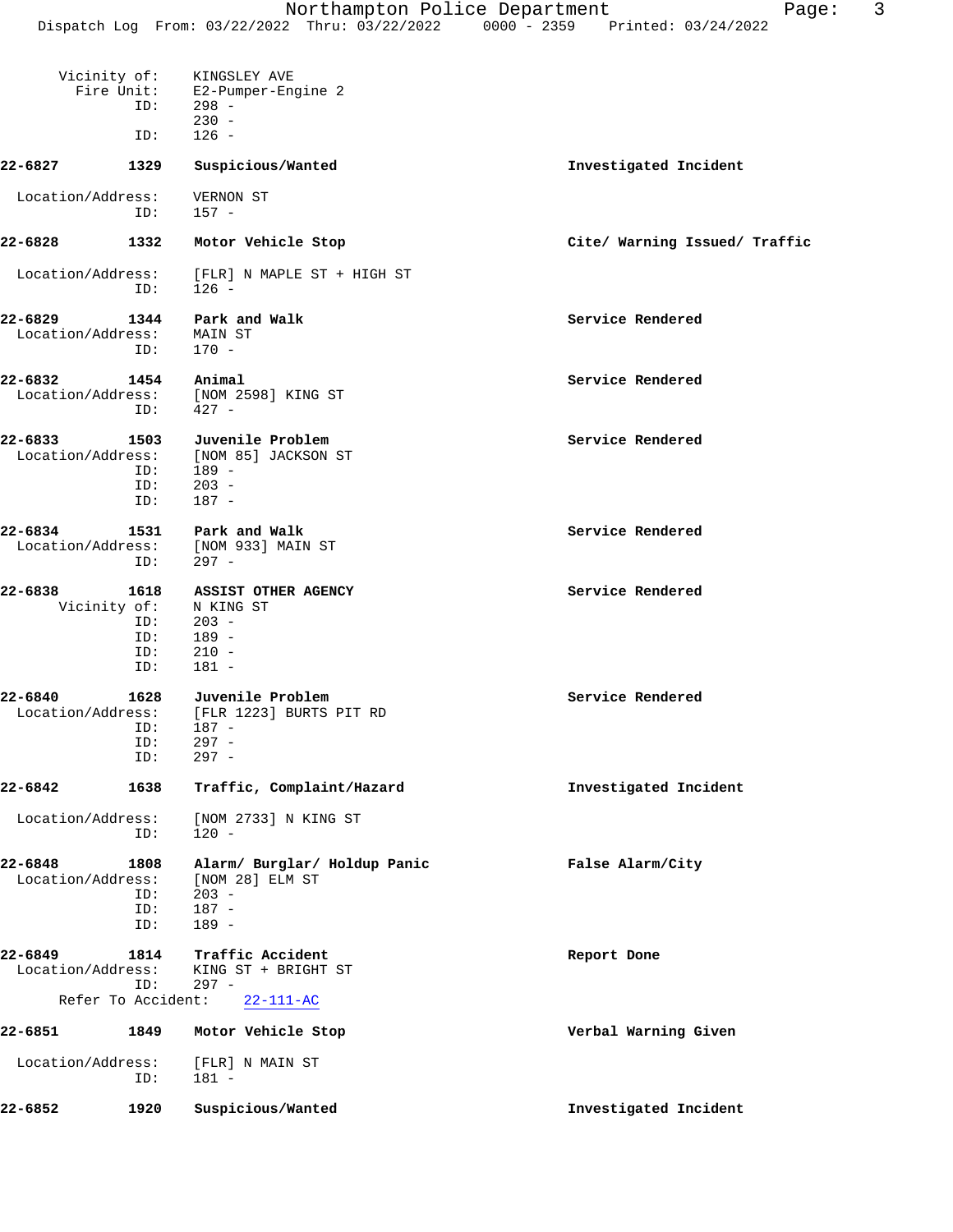|                                           |                           | Northampton Police Department<br>Dispatch Log From: 03/22/2022 Thru: 03/22/2022 0000 - 2359 Printed: 03/24/2022 | 4<br>Page:                    |  |
|-------------------------------------------|---------------------------|-----------------------------------------------------------------------------------------------------------------|-------------------------------|--|
| Location/Address:                         | ID:<br>ID:                | [NOM 2564] CENTER ST<br>$288 -$<br>$245 -$                                                                      |                               |  |
| 22-6854                                   | 1956                      | Suspicious/Wanted                                                                                               | Investigated Incident         |  |
| Vicinity of:                              | ID:<br>ID:                | [NOM 351] PLEASANT ST<br>181 -<br>$210 -$                                                                       |                               |  |
| 22-6856<br>Location/Address:              | 2044<br>ID:               | Parking Violation<br>BRIDGE ST<br>$210 -$                                                                       | Service Rendered              |  |
| 22-6858<br>Location/Address:              | 2132<br>ID:<br>ID:        | Alarm/ Burglar/ Holdup Panic<br>[NOM 2320] KING ST<br>$210 -$<br>$288 -$                                        | False Alarm                   |  |
| 22-6860                                   | 2147                      | DISABLED MV                                                                                                     | Investigated Incident         |  |
| Location/Address:                         | ID:                       | [NOM 259] KING ST<br>$245 -$                                                                                    |                               |  |
| 22-6861<br>Location/Address:              | 2149<br>ID:               | ASSIST OTHER AGENCY<br>[FLR 239] BRIDGE RD<br>$290 -$                                                           | Service Rendered              |  |
|                                           |                           | Additional Activity: 03/22/2022 2252 Bunce-8116, Rachel                                                         | Patrol 5 Hrs 8 Min            |  |
| 22-6862<br>Location/Address:<br>EMS Unit: | 2159<br>ID:<br>ID:        | Drunk/ Incapacitated<br>[NOM 2639] PLEASANT ST<br>A04-Fire Ambulance<br>$210 -$<br>$245 -$                      | Taken to Hospital             |  |
| 22-6863<br>Location/Address:              | 2220<br>ID:<br>ID:        | Alarm/ Burglar/ Holdup Panic<br>[NOM 260] KING ST<br>$210 -$<br>$288 -$                                         | False Alarm                   |  |
| 22-6865                                   | 2238                      | ELECTRICAL HAZARD                                                                                               | Investigated Incident         |  |
| Fire Unit:                                | ID:<br>ID:                | Location/Address: DAY AVE + NORTH ST<br>El-Pumper-Engine 1<br>$288 -$<br>$259 -$                                |                               |  |
|                                           |                           | Additional Activity: 03/22/2022 2251 Willson-7689, Brett                                                        | Patrol 3 Hrs 6 Min            |  |
| 22-6866                                   | 2248                      | Suspicious/Wanted                                                                                               | Investigated Incident         |  |
| Location/Address:                         | ID:<br>ID:                | [NOM 81] POMEROY TER<br>$245 -$<br>$237 -$                                                                      |                               |  |
| 22-6867                                   | 2315                      | Traffic, Complaint/Hazard                                                                                       | Investigated Incident         |  |
| Location/Address:                         | ID:                       | [NOM 81] POMEROY TER<br>$237 -$                                                                                 |                               |  |
| 22-6868<br>Location/Address:              | 2315<br>ID:<br>ID:<br>ID: | Public Service, Check Welfare<br>[NOM 618] UNION ST<br>$290 -$<br>$259 -$<br>$288 -$                            | Service Rendered              |  |
| 22-6869<br>Vicinity of:                   | 2335<br>ID:               | Traffic, Complaint/Hazard<br>[NOM 1192] BRIDGE ST<br>$237 -$                                                    | Service Rendered              |  |
| 22-6870                                   | 2353                      | Motor Vehicle Stop                                                                                              | Cite/ Warning Issued/ Traffic |  |
| Vicinity of:                              |                           | ELIZABETH ST                                                                                                    |                               |  |
|                                           |                           |                                                                                                                 |                               |  |